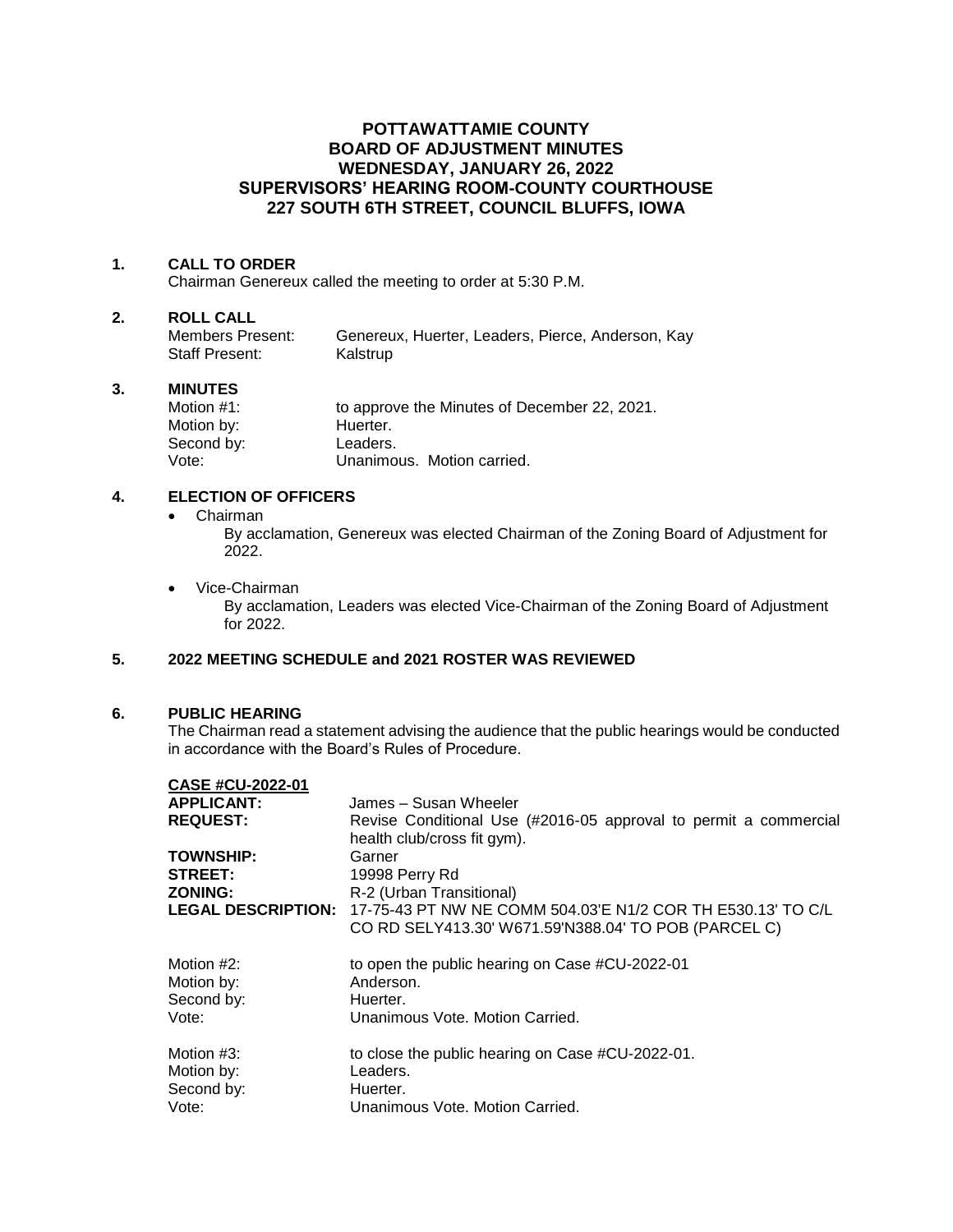- Motion #4: to approve the request of James Susan Wheeler for conditional use approval to Revise Conditional Use (#2016-05 approval to permit a commercial health club/cross fit gym), as filed under Case #CU-2022-01, subject to the following conditions:
	- 1. To minimize vehicular headlights shining onto neighboring properties, patrons must park with lights toward the building or a 6' site obscuring fence must be erected.
	- 2. All activities, including running, must remain on the property.
	- 3. The applicants shall annually provide a membership and class count to the Planning Department by January 1<sup>st</sup> of each year.
	- 4. A. The gym hours shall be:
		- *a. 5am to 7:30pm Monday through Friday.*
		- *b. 8am to 2pm on Saturday and Sunday.*
		- B. The class schedule shall be:
			- *a. 5am, 6am, 11am, 12pm, 4:30pm, 5:30pm and 6:30pm Monday through Friday.*
			- *b. 9am on Saturday.*
		- C. The open gym schedule shall be:
			- *a. 7am and 8am on Saturday.*
			- *b. 8:30 am and 9:30 on Sunday.*
		- D. Any necessary onboarding sessions shall only be conducted during the approved gym hours.
		- E. All classes and open gym sessions shall be limited to 18 members.
	- 5. Membership shall be limited to 125 people.
	- 6. The applicants shall be allowed 3 special events per year (Murph, Ebertowski and CF). A portable toilet permit must be obtained by the Pottawattamie County Planning Department prior to the events. The events shall be limited to 100 people. During these special events, no classes or open gym sessions shall be held.

based on the following findings of fact:

- 1. The commercial activity is a listed permitted conditional use in the R-2 District, which conforms to the Land Use Policy Plan.
- 2. The subject property is located in an area primarily utilized for agricultural and residential purposes. This conditional use is not foreseen to have any negative impact on area properties.
- 3. The existing road system is adequate to accommodate this commercial activity.
- 4. The aforementioned conditions will minimize any potential adverse impact on adjoining properties.

Motion by: Leaders. Second by: Kay.

Vote: Ayes – Leaders, Huerter, Genereux, Anderson, Kay. Motion Carried.